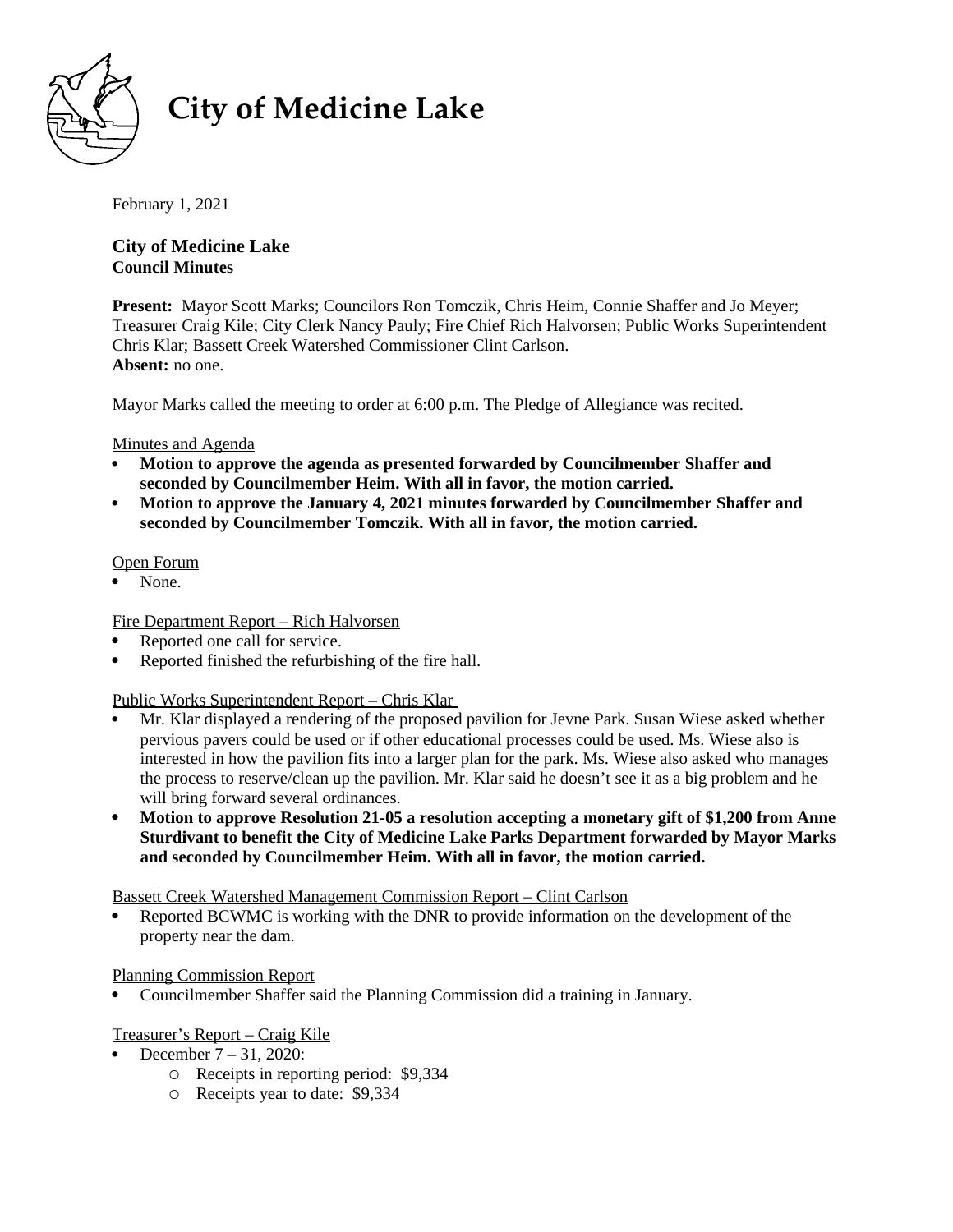- Disbursements in reporting period: \$57,409
- Disbursements year to date: \$57,409
- **Motion to approve the summary spending, receipts and cash balances through January 31, 2021 forwarded by Councilmember Shaffer and seconded by Councilmember Heim. With all in favor, the motion carried.**

## Officer Reports:

Councilmember Meyer

- Reported on the 2020 Hennepin County Sheriff's report. City of Medicine Lake had 77 total calls; with the majority of them being for theft, medical, alarm checks, suspicious activity and welfare checks.
- Reported the "General Records Retention Schedule for Minnesota Cities" is being evaluated and will be used to drive informed decisions on records our city retain.

## Councilmember Tomczik

Reported nothing to report.

## Councilmember Heim

 Presented the Capital Improvement Plan. Financing will be discussed next month. Councilmember Shaffer will assist with getting the document posted to the city website.

## Councilmember Shaffer

- Reported she will work on the Zoom audio issues.
- Reported there are data request rules. We need to designate that the City Clerk is the designated person for all data practice requests. The requests need to be tracked. She is working with City Attorney Wynn Curtiss.
- Reported she has been asked about vacation rentals by owners. Council recommended focusing on the duration. She will review it with Brad Scheib and Wynn Curtiss.
- Reported she talked with Eric the webmaster about how to post the recorded Zoom meetings on the city website. It would take 30 minutes to download the file, then the file format changed so it could be viewed by all types of devices, and then posted on a YouTube channel. Because of the amount of time it would take, it was decided to not record the meetings. There is no requirement that it be recorded.

#### Mayor Marks

 Reported he was told that the front closet at city hall was unlocked. It needs to remain locked. We may need to consider changing the lock.

#### New Business

- Mayor Marks offered to respond to Three Rivers Park District and their request for preliminary feedback on a French Regional Park master plan update.
- Councilmember Meyer offered to follow up on the request from CenterPoint Energy for a franchise ordinance/agreement as the current one expired on January 3, 2020.

## **Motion to adjourn forwarded by Mayor Marks and seconded by Councilmember Tomczik. With all in favor, the motion carried at 8:44 p.m.**

Respectfully submitted,